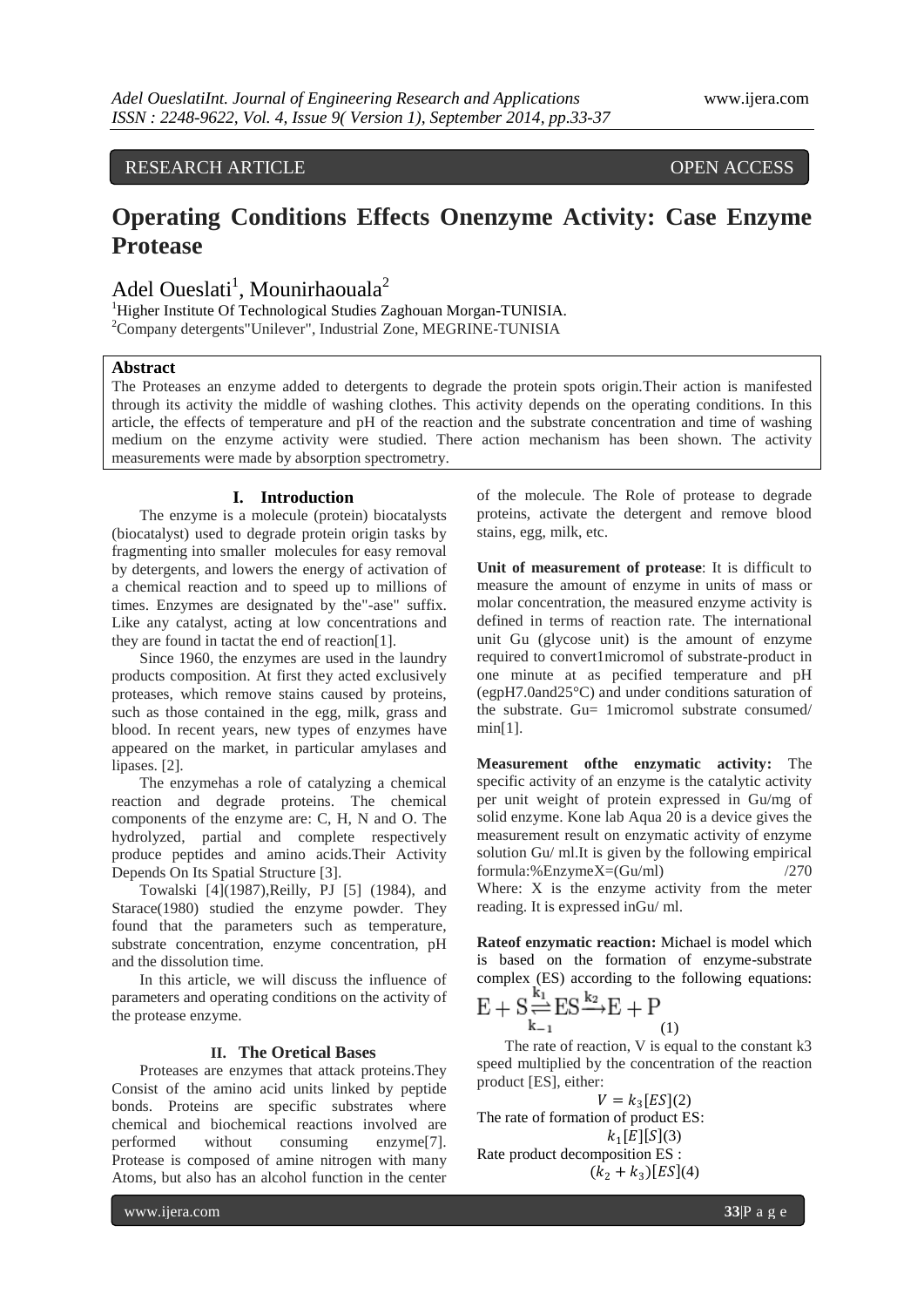In steady state conditions, the rate of decomposition of the product is equal to that of the training:

 $k_1[E][S] = (k_2 + k_3)[ES](5)$ By rearrangement, we obtain:  $[ES] = \frac{[E][S]}{(k_2 + k_2)}$  $(k_2+k_3)$  $_{k_1}$ (6) The Michaelis constant,  $Km$  is:  $k_m = \frac{(k_2 + k_3)}{k_3}$  $\frac{(7+1)(7)}{k_1}$ Fromwhere :  $[ES] = \frac{[E][S]}{k}$  $\frac{E[\mathbf{E}]}{k_m}(8)$ More,  $[S] = [S]_{total}$  if  $[E] \ll [S]$ .(9)  $[E] = [E]_{total} - [ES](10)$ There fore,  $[ES] = ([E]_{total} - [ES])[S]/k_m(11)$ After rearrangement, we obtain:  $[ES] = [E]_{total} \frac{[S]}{[S]+k}$  $\frac{13}{[S]+k_m}(12)$ Thus, expression of the speed of the reaction is:  $V = k_3 [E]_{total} \frac{[S]}{[S]+k}$  $\frac{13}{[S]+k_m}(13)$ The maximum rate is reached when all enzyme sites are saturated with substrate. That is to say, when:  $[S] \gg k_m(14)$ Therefore, the ratio  $\frac{[S]}{[S]+k_m}$  goes to 1. The maximum rate is:  $V_{max} = k_3 [E]_{total} (15)$ Michaelisrate is given by the following formula:  $V = V_{max} \frac{[S]}{[S]+k}$  $\frac{13}{[S]+k_m}(16)$ 

#### **III. Experimental Procedure**

To measure the protease activity in the detergent powder, we used the Konelab Aqua 20. This system is a system analyzer for continuous random loading biochemical analysis and serum electrolytes. It canperform 200 operations per houranalysis.

The analysis method commonly used for this activity by Unilever is based on the action of proteases on the methyl casein which is a protein consisting of several amino acids linked together by peptide bonds. The NH2 groups formed from the action of proteases on casein methyl, react with a color indicator trinitrobenzene sulfonic acid giving a yellow complex which evolves with time according to the enzymatic activity. The mechanism is clarified by the following reactions:



Figure-1: ... Mechanism of the chemical reaction to measure the activity of the protease enzyme.

Inside the device, as shown in the following figure, a light beam passes through a cuvette containing the sample and reagents for measuring the absorbance.



Figure-2: .... Measure the absorbance of the product of the chemical reaction.

The enzymatic activity is automatically calculated with reference to a calibration curve where the door absorbance versus concentration. The enzyme concentration is given by the ratio :  $enzymeconomic$  =  $Activity /$ enzymaticactivity. (17)

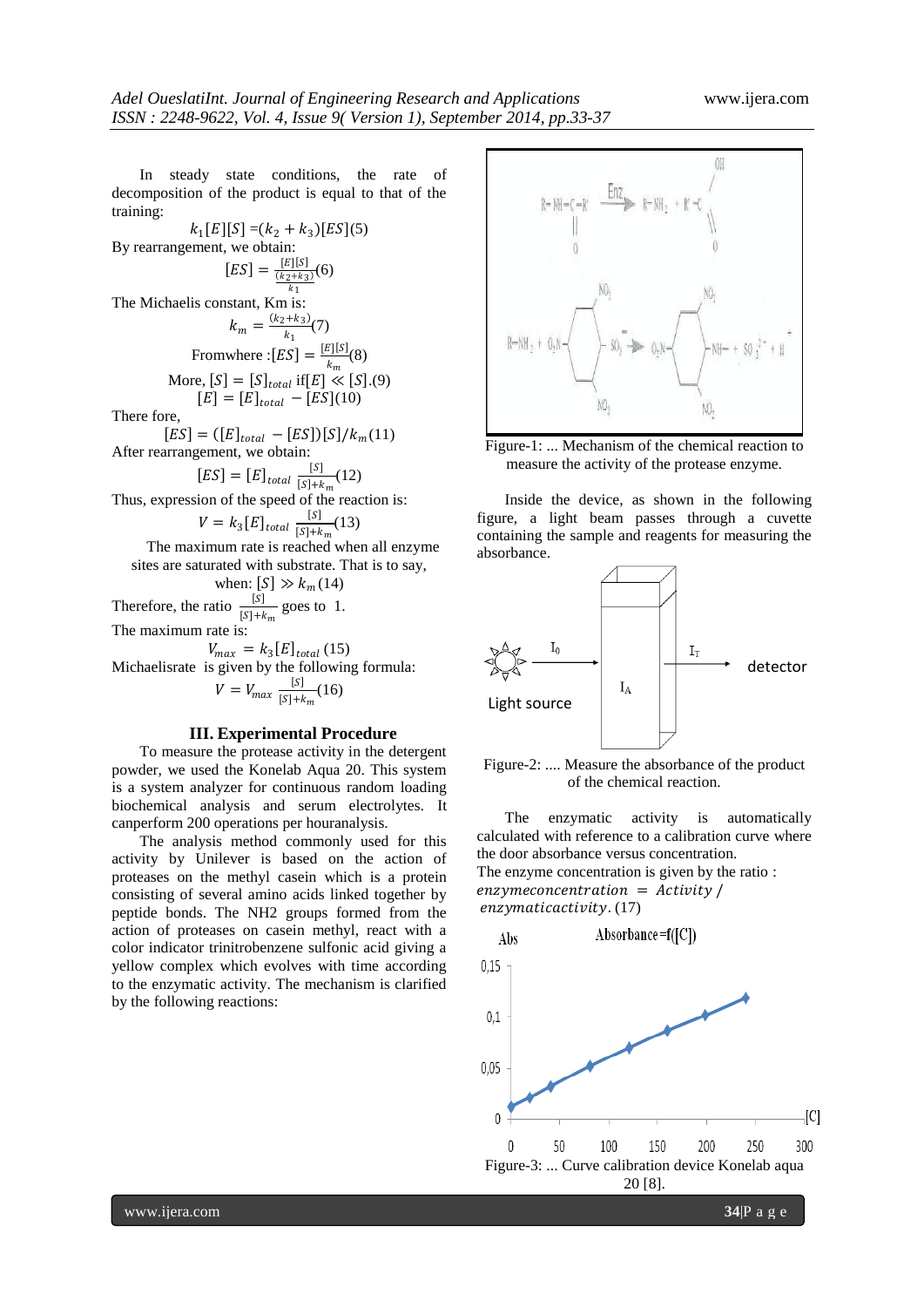The calibration curve is an affine equation: Abs  $= a^* [C] + b.$ where:  $b = 0.012$  et a = 4.7  $10^{-4}$ .

## **Measuring the rate of reaction between the protease enzyme and the substrate**

To do this, we used hydrogen peroxide as substrate and turnip juice as enzyme. The rate of the chemical reaction is the time of washing. A mixture was made to check the speed of the reaction. This mixture is the result of grinding of 20 grams of turnip in mortar and 20 ml of distilled water. After filtration, the filtrate was placed in a flask, to which was added dropwise hydrogen peroxide. And for every drop, it counts the number of air bubbles released from the filtrate. We used the number of air bubbles appear depending on the substrate concentration. This manipulation is repeated for different concentrations of substrate.

#### **Measurement of the influence of temperature on enzyme activity**

Enzymes are extremely temperature sensitive. They operate in an optimal temperature range. Above and below this optimum, the enzymatic activity is slowed. To demonstrate this sensitivity, we prepared enzyme solution 200Gu/ml activity. The temperature of the solution is fixed and the corresponding enzymatic activity was measured.

## **Measurement of the influence of pH on enzyme activity**

Enzyme activity is strongly influenced by the pH of the reaction medium, each enzyme has a maximum activity at a given pH, it has an optimal pH (Towalsky, 1987). To do this, samples of seven solutions of different pH were prepared. Then, the enzyme activity was measured for each sample.

#### **Measurement of the influence of the time of dissolution**

The enzyme activity depends on the stirring time and with optimum corresponding to the boundary from which the activity decreases due to denaturation of the enzyme. To do this, we prepared a solution of enzyme maximum activity equal to approximately 160Gu/ml. The solution is placed on a stirrer. Measures changes in activity are performed each 5 minutes.

#### **IV. RESULTS AND DISCUSSION**

## **III-1-Effect of substrate concentration on the rate of the enzymatic reaction**

The curve is divided into three parts:

The first between 0 and 0.0018 mol / L portion is characterized by the complete absence of air bubbles. The second part is in the range [0.0022 to 0.0067 mol / L]. The number of bubblesincreaseslogarithmically.

The third part starts from the concentration 0.0089 mol / L. The number of bubbles generated by units of time becomes constant and equal to the value 44 bubbles / min.



Therefore, the speed of the reaction increases with the concentration of the substrate to a certain limit value when it becomes constant. The limit value corresponds to the saturation of the enzyme. These results are explained by the model of Michaelis.

#### **INFLUENCE OF TEMPERATURE ON THE ENZYMATIC activity**

The test results of the influence of temperature on enzyme activity are shown in the figure below.



Figure-5: Effect of temperature on enzyme activity [8]

The curve is divided into three zones: the first is characterized by the growth of the enzyme activity in function of the temperature rise from 0 to 20 $\degree$  C. the second zone starts at a temperature of 20 ° C and end at 50 ° C. It is the seat of a constant enzyme activity.Beyond 50  $\degree$  C, the activity drop gradually according to the increase in temperature. It is almost zero at 70 $\degree$  C; this is the third area.

Therefore, the increase in temperature increased the rate of denaturation of the enzyme, which is accompanied by a decrease in the catalytic activity of the enzyme.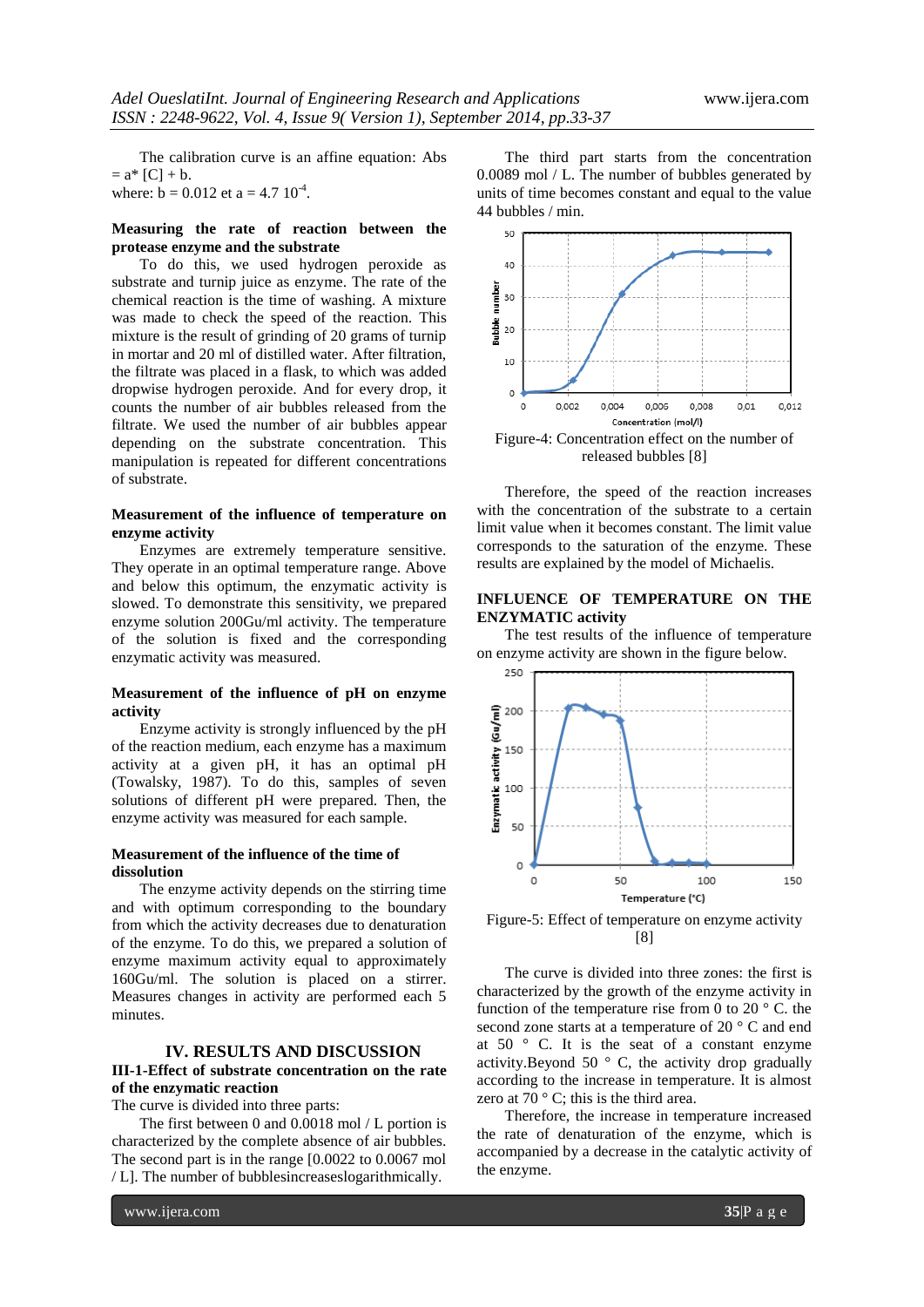#### **Influence of pH on enzyme activity**

The test results are summarized in the following curve.

When the medium is acidic, the activity increases as a function of pH for growth. This increase in enzyme activity reached a maximum of 32 Gu / ml at a pH equal to 7. Then decreases gradually. Therefore, the optimum pH is close to the value 7.

PH occurs in two different ways: either by modifying the secondary or tertiary structure of the enzyme,or by modifying the electrical charges of radicals of amino acids in the active site.



Figure-6: Effect of pH on enzyme activity [8]

#### **Effect of time of dissolution**

The following figure is a graphical representation of the change of the enzymatic activity in function of the stirring time.



Figure-7: Effect of dissolution time on the activity of the enzyme [8].

The curve shows that the enzyme activity is maximal for a stirring time of 20 minutes. The maximum enzyme activity is 160 Gu / ml. If the stirring time is greater than 20 min then the enzyme activity gradually fall. This drop is explained by the onset of degradation of the enzyme. In practice, the enzymatic activity is measured after a mixing time equal to at least 20 minutes.

#### **V. CONCLUSION**

The presence of the protease enzyme in the detergent is to enhance the efficiency of cleaning and separation of all types of soil. This cleaning efficiency depends primarily on the properties of the enzyme. Protease has properties of protein breakdown. This property has been demonstrated through testing with the enzyme in blood and eggs. The effectiveness of the enzyme is translated by its activity. However, it should be noted that the effectiveness of the enzyme depends on the operating conditions. Through the tests we have shown that the substrate concentration affects the activity of the enzyme. For higher substrate concentration 0.0089 mol / L, the activity remains constant.

The temperature is an important factor in cleaning by detergents rich enzyme. The activity of the enzyme increases with temperature to a maximum value.Cettevaleurmaximaleestatteinteetresteconstante dansthe temperature range of  $[20 \degree C; 50 \degree C]$ . Beyond this range the activity decreases due to change in the nature of the enzyme.

The pH of the medium plays a very important role on the effectiveness of cleaning detergents rich enzyme. Tests have shown that the enzyme activity increases as a function of the pH increase to a maximum and then decreases. The maximum pH is approximately equal to 7. To a basic pH, the activity decreases due to enzyme denaturation.

The dissolution time of the enzyme by agitation is a key parameter in the effective use of the protease enzyme. The enzyme activity reached its maximum at a stirring time of 20 min. Beyond this value the enzyme may lose its effectiveness by denaturation.

#### **VI. Acknowledgments**

We thank the responsible company "Unilever" for technical assistance for this study.

#### **REFERENCES**

- [1] Payen et Persoz, « *Mémoire sur la diastase, les principaux produits de ses réactions et leurs applications aux arts industriels* », Annales de chimie et de physique, 2<sup>e</sup> série, t.53, 1833, pp. 73-92.
- [2] Dr. Beat Muller et Dr. Ernst Stahli « *les enzymes dans la technologie des détergents* », 2<sup>e</sup> Edition, décembre 2005, SKW.
- [3] *Cinétique enzymatique. ABEGG Daniel. SURRIABRE Pedro. Université de Genève*. Science II, Laboratoire 110. 11 octobre 2007.
- [4] Towalski, D. (1987). *A case study in enzymes: washing powder enzymes*. International Industrial Biotechnology, Article 77:7:12/1, pp. 198-203.